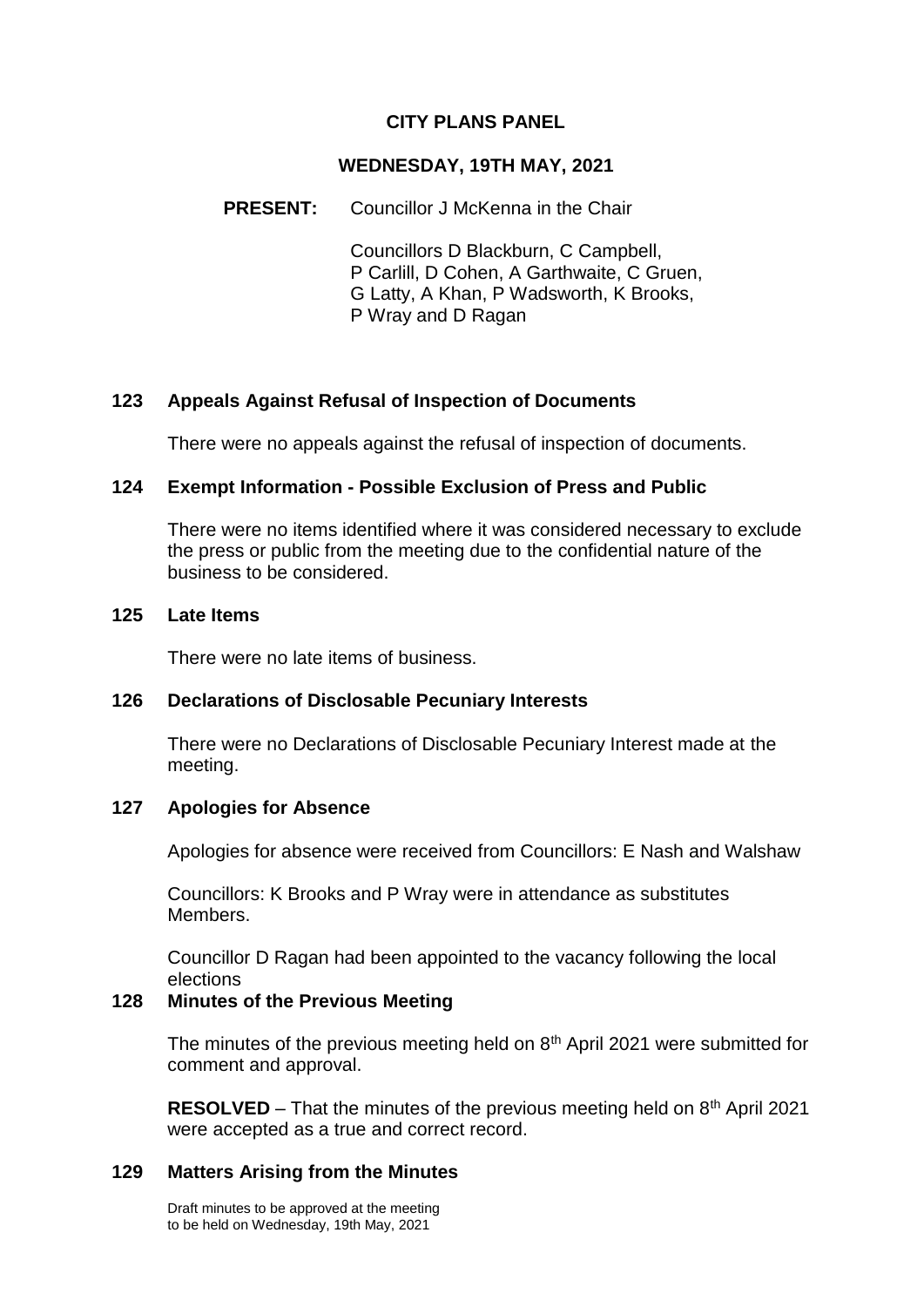With reference to Minute No.118 (B) and the issue of the length of time taken for Section 106 Agreements to be completed, an issue which was discussed on several occasions. The Group Manager, Planning Services reported that an update report would be circulated to Members in the next few days.

## **130 PREAPP/20/00491 - Full planning proposal for two residential Build to Rent (BTR) buildings, one purpose-built student accommodation building and one Aparthotel (including offices) building with public realm, and outline planning proposal for an office building, at the Former International Swimming Pool Site, Lisbon Street, Leeds.**

The Chief Planning Officer submitted a report which sets out details of a pre-application presentation for proposed two residential Build to Rent (BTR) buildings, one purpose-built student accommodation building and one Aparthotel (including offices) building with public realm, and outline planning proposal for an office building, at the Former International Swimming Pool Site, Lisbon Street, Leeds.

Site photographs and plans were displayed and referred to throughout the discussion of the application.

The applicant's representatives addressed the Panel, speaking in detail about the proposal and highlighted the following:

- Site / location / context as the former Leeds International Swimming Pool site
- The site is a Council owned site, located within Leeds City Centre, approximately 1.12 hectares in size.
- The site is bounded to the east by Little Queen Street, to the south by Castle Street, to the west by Lisbon Street and to the north and west by a signed cycleway, with the Leeds Inner Ring Road (A58) situated beyond the cycleway to the north west of the Site.
- Existing vehicular access to the site is gained from Lisbon Street to the west and Castle Street to the south. Pedestrian access is via two access points along Little Queen Street, along the extent of Castle Street and along the cycleway to the north and west of the Site. Lisbon Street connects to Wellington Road to the south of the Site which provides access to the A58.
- The proposal is for two residential Build to Rent (BTR) buildings, one purpose-built student accommodation building and one Aparthotel (including offices) building with public realm, and outline planning proposal for an office building
- Total of 629 build to rent flats:  $1x$  bed = 315, 2 bed = 272, 3 bed = 42
- Commercial units at ground floor level
- It is intended the new buildings will respond to the local heritage assets
- New landscaping/ greenspace would be provided including a new public square
- The existing footbridge would be improved with new steps and a lift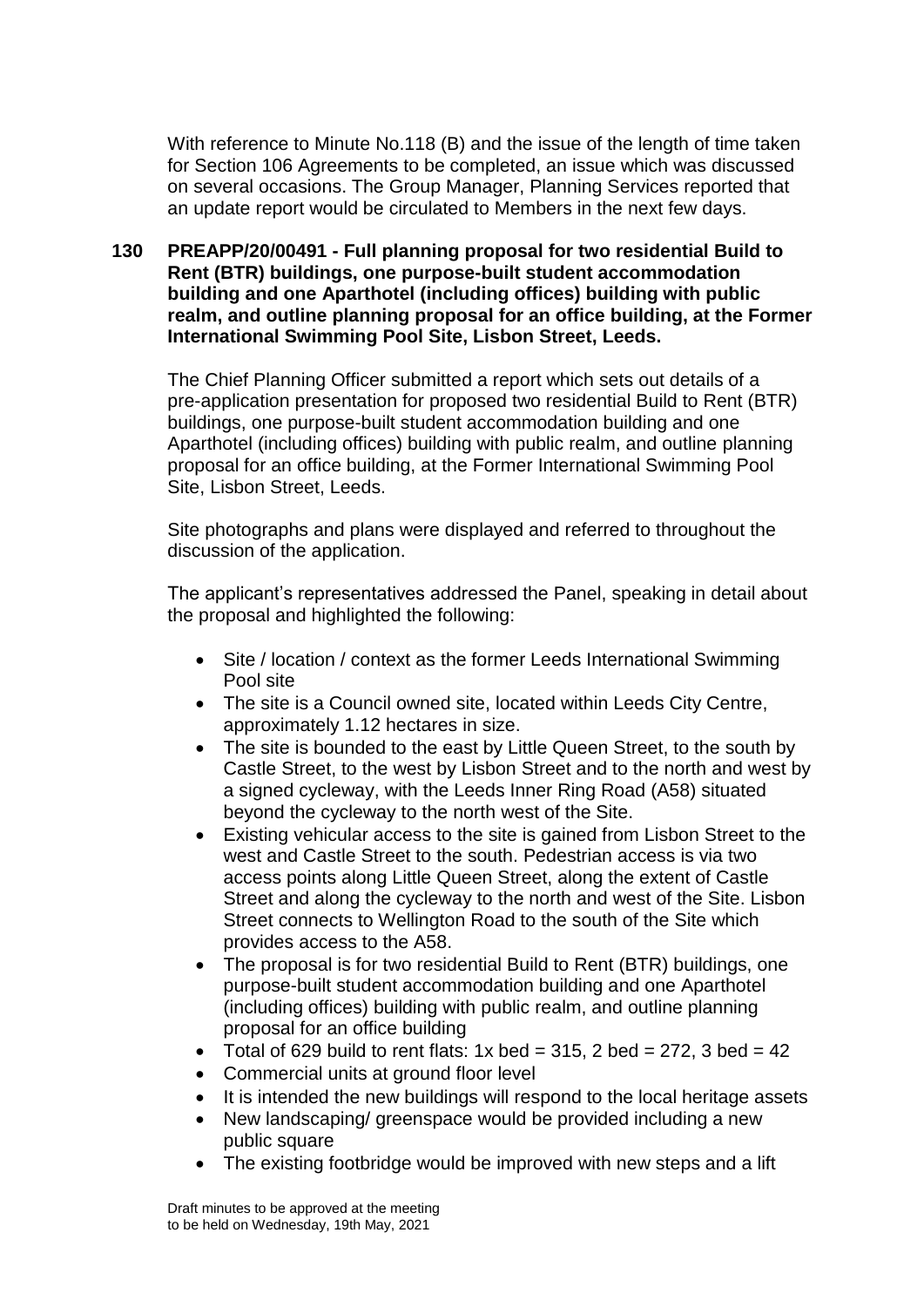• The applicants propose a shared pedestrian and cycleway provision along the frontage to the Inner Ring Road with a new landscaped buffer

Members raised the following questions to officers/ applicants representative:

- How would pedestrians and vehicles access the site
- The Aparthotel, if it was not commercially successful, could the building be converted for other uses
- Would all flats/ apartments meet the required space standards
- The bridge landing suggests the provision of steps or possible lift, was a ramp considered
- What was the timescale for the development
- For pedestrians using the footpath adjacent to the A58 (Leeds Inner Road) the air quality would be poor, could a substantial contribution towards a quality green buffer be provided.
- Why was the number of 3 bedroomed apartments apparently low (7% provision)
- Would a wind study be undertaken
- Given the layout of the different blocks, there was potentially increased shadowing
- It was important that play space for children was provided
- Given the proximity to the A58 could consideration be given to the use of materials which would be resistant to staining (vehicle emissions)
- Night-time safety and security was a concern
- Could it be explained how it was intended carbon emissions would be reduced (Core Strategy Policy EN1 and EN2)
- Why was the affordable housing requirement being dealt with by commuted sum,

In responding to the issues raised, the applicant's representatives advised as follows:

- Members were informed the existing vehicular access to the site was from Lisbon Street to the west and Castle Street to the south. Pedestrian access was via two access points along Little Queen Street, along the extent of Castle Street and along the cycleway to the north and west of the Site. Lisbon Street connects to Wellington Road to the south of the Site which provides access to the A58.
- The applicant confirmed the apart-hotel building could be modified to residential or other appropriate uses
- Members were informed that all flats/apartments would be designed to meet or exceed the minimum space standards set out in the NDSS and Core Strategy Policy H9
- The applicant reported that the bridge landing was outside the site boundary, but discussions were ongoing with LCC Highways to identify the most appropriate solution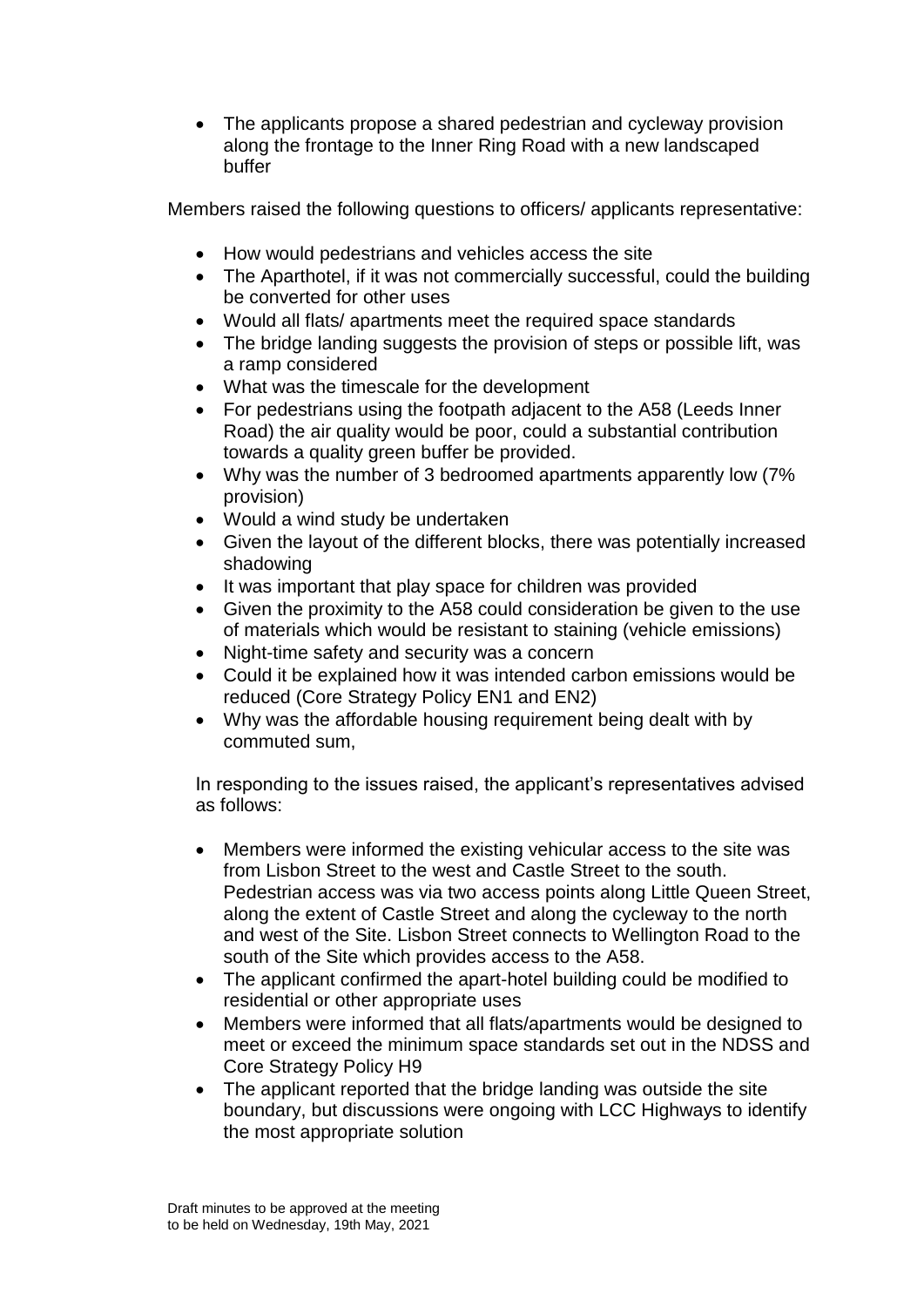- Members were informed that it was intended that a planning application would be submitted next month, and if granted the development could begin in the autumn.
- The applicant reported that there were many constraining factors for this site, the proximity to the A58 was one of them. It was reported that discussions were currently ongoing with LCC Highways who were seeking a 5m shared cycle/ pedestrian route, while the developer preferred a 4m shared cycle/ pedestrian route with a greenspace/ vegetation buffer
- The applicant said the number of 3 bedroomed apartments was in line with other build to rent schemes, providing fewer 3 beds apartments allows the scheme to be viable.
- The applicant confirmed that a wind study was being undertaken
- The applicant accepted there may be increased shadowing, but it will be modelled and will be within acceptable levels
- Members were informed that children's play space(s) would be created within the public realm provision
- The applicant suggested that suitable robust materials would be used in the construction process
- Members were informed that the development would provide new natural surveillance from active frontages and include a lighting scheme. CCTV was operational throughout the complex and there was also a management scheme for the site.
- The applicant reported that for the offices and the Apart-hotel, it was intended to achieve BREEAM Excellent standard. The applicant had also committed to future-proofing the development for connection to the District Heating Network by allocating space in plantrooms and for pipework in the event that the network serves this part of the city.
- Members were informed that it was policy compliant to do it this way.

In offering comments, Members raised the following issues:

- In general Members welcomed the design suggesting it was attractive and elegant
- Some Members considered the proposed 53 car parking spaces was inadequate
- Some Members considered the proposed public realm provision was not user friendly and should cater for all age groups
- Members were of the view that it was important to establish a substantial green buffer between the A58 and the shared footpath/ cycleway
- Some Members raised concern about the lack of a direct connection between the footbridge and the central public square and beyond to Little Queen Street. Members considered that the bridge improvements should include a ramp that meets modern standards as well as steps and a lift so there were options, in the interests of accessibility and safety
- Members were of the view that it was important to establish play space(s) for children together with outdoor exercise equipment